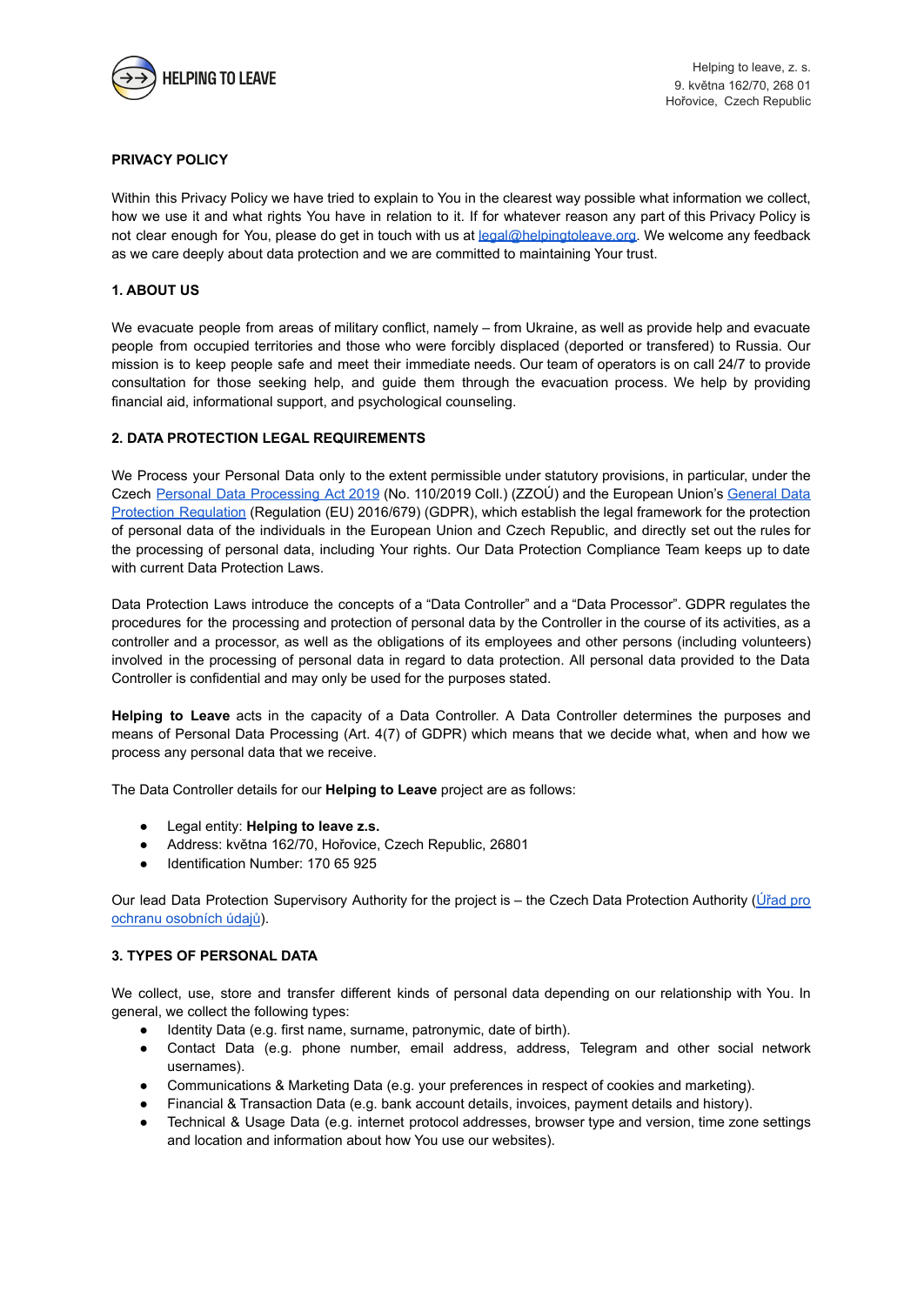

We also collect, use and share "Aggregated Data" such as statistical or demographic data for other purposes including research and analysis. Aggregated Data could be derived from your personal data but is not considered Personal Data under Data Protection Laws as this data will not directly or indirectly reveal your identity. For example, we may aggregate your Technical & Usage Data to calculate the percentage of users accessing a specific page on the website. However, if we combine or connect Aggregated Data with your Personal Data so that it can directly or indirectly identify you, we treat the combined data as Personal Data which will be used in accordance with this Privacy Notice.

# **4. PERSONAL DATA OF WEBSITE USERS OR NEWSLETTER SUBSCRIBERS**

We collect Technical & Usage Data (for tracking purposes), Identity Data, Contact Data and Communications & Marketing Data (if you decide to get in touch with us).

As you interact with our websites, we automatically collect the above stated data about You by using cookies and similar technologies. We also collect this data through our direct interactions with You, when you subscribe to our newsletters, contact us or participate in our surveys and events.

### **Legal grounds for Processing**:

- Consent (in that you are choosing to provide us with your details so that we can contact you) in accordance with Art. 6(1)(a) of the GDPR. For our newsletters, we follow the double-opt in procedure and give you the option to unsubscribe at any point in time.
- Legitimate Interests (necessary for our Legitimate Interests in running and developing our organization and in particular, our websites) in accordance with Art. 6(1)(f) of the GDPR.
- Legal obligation (necessary for us to comply with a legal obligation such as in the instance where you no longer wish to be contacted for marketing purposes) in accordance with Art. 6(1)(c) of the GDPR.

### **5. PERSONAL DATA OF CANDIDATES FOR A VOLUNTEER VACANCY AND FOR JOB VACANCY**

We collect Technical & Usage Data (for tracking purposes), Identity Data, Contact Data and Communications & Marketing Data (such as information submitted as part of your application to join us).

As You interact with our websites, we automatically collect this data about you by using cookies and similar technologies, as well as by means of direct interactions with you and third parties (such as recruitment agencies or your references) and when You fill out the form for a candidate for a volunteer vacancy.

#### **Legal grounds for Processing**:

- Consent (in that you are choosing to provide us with your details as part of your application) in accordance with Art. 6(1)(a) of the GDPR.
- Contract (in that we need this information to check your application and potentially enter into a contract with you) in accordance with Art. 6(1)(b) of the GDPR.

#### **6. PERSONAL DATA OF POTENTIAL DONORS OR EXISTING DONORS**

We are very grateful for those supporting our important humanitarian mission, including government agencies, multilateral institutions, foundations, the private sector and individuals.

We provide our donor community with a number of options to get involved and support the work of Helping to Leave project: through online donations and cryptocurrencies, performed through our website, through a personal relationship between you and us, contacts established on events and other occasions as well as your donations that reach us by bank transfers.

We generally process the following categories of personal data: Identity Data, Contact Data, Communications & Marketing Data, Financial & Transaction Data, Technical & Usage Data.

#### **7. SHARING YOUR PERSONAL DATA**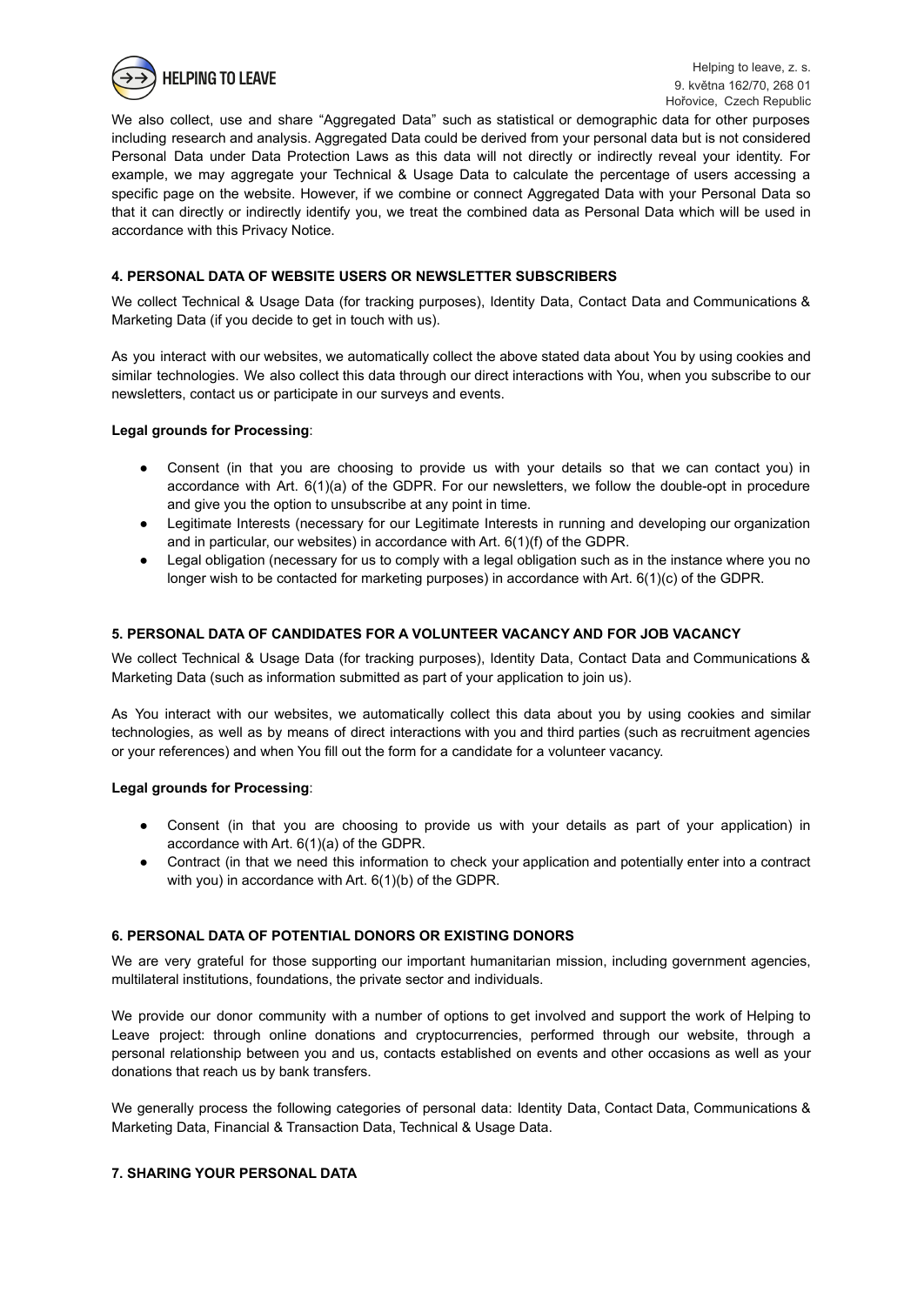

We transmit your Personal Data only to the extent permissible under statutory provisions or if you have given your Consent in individual cases.

We share your Personal Data with our employees in order for them to fulfill their roles and work towards our mission. All of our contractual documentation with team members, employees and volunteers includes confidentiality and data protection obligations.

We share your Personal Data with third-party organizations that we use for various purposes.

- Some of these third-party organizations act in the capacity of a Data Controller whereas others act in the capacity of a Data Processor.
- In both circumstances, we enter into the appropriate contractual documentation with our third-party organizations when sharing your Personal Data.
- For example, with any Data Processors we ensure that the contractual terms required under Art. 28 of the GDPR are incorporated.

We will only share your Personal Data when necessary and have outlined categories of recipients of third-party organizations with whom we share it with:

- Technology companies (e.g. Google, Microsoft, PandaDoc) that provide us with desktop and cloud-based products, solutions and services which we need in order to achieve our mission.
- Payment providers that we use to Process any donations received from you.
- Professional advisers such as law firms, banks and accountancy firms, as we need to engage with them for the purposes of our project.
- Data Protection Supervisory Authorities, regulators and other governmental authorities, as we need to engage with them for the purposes of them governing our operations.

We choose our service providers carefully and require all third-party organizations to respect the security of your Personal Data and to treat it in accordance with Data Protection Laws. We enter into contractual documentation with all of our third-party organizations (with the exception of Data Protection Supervisory Authorities, regulators and governmental authorities) which include the appropriate data protection clauses.

#### **8. DATA RETENTION**

We will only keep your Personal Data for as long as reasonably necessary to fulfill the purposes we collected it for, including for the purposes of satisfying any legal, regulatory, tax, accounting or reporting requirements, or to fulfill our (post-)contractual obligations. We may retain your Personal Data for a longer period in the event of a complaint or if we reasonably believe there is a prospect of litigation in respect to our relationship with you, or if you have given us your Consent to do so.

To determine the appropriate retention period for Personal Data, we consider the amount, nature and sensitivity of the Personal Data, the potential risk of harm from unauthorized use or disclosure of your Personal Data, the purposes for which we Process your Personal Data and whether we can achieve those purposes through other means, and the applicable legal, regulatory, tax, accounting or other requirements.

In this section we have outlined our standard retention periods for some of the Personal Data mentioned in this Privacy Notice:

- Any Personal Data in connection with a successful application for a vacancy will be stored as part of your personal file. In case it did not come to a job offer or volunteer activity we will delete your Personal Data 6 months after the end of the application process.
- Your Personal Data in our logfiles will generally be deleted after 2 months.
- As a newsletter recipient, your Personal Data will be deleted 1 year after you have revoked your Consent to receive our newsletters.
- Due to statutory storage duties Personal Data that is relevant for our financial statements may be stored for up to 10 years.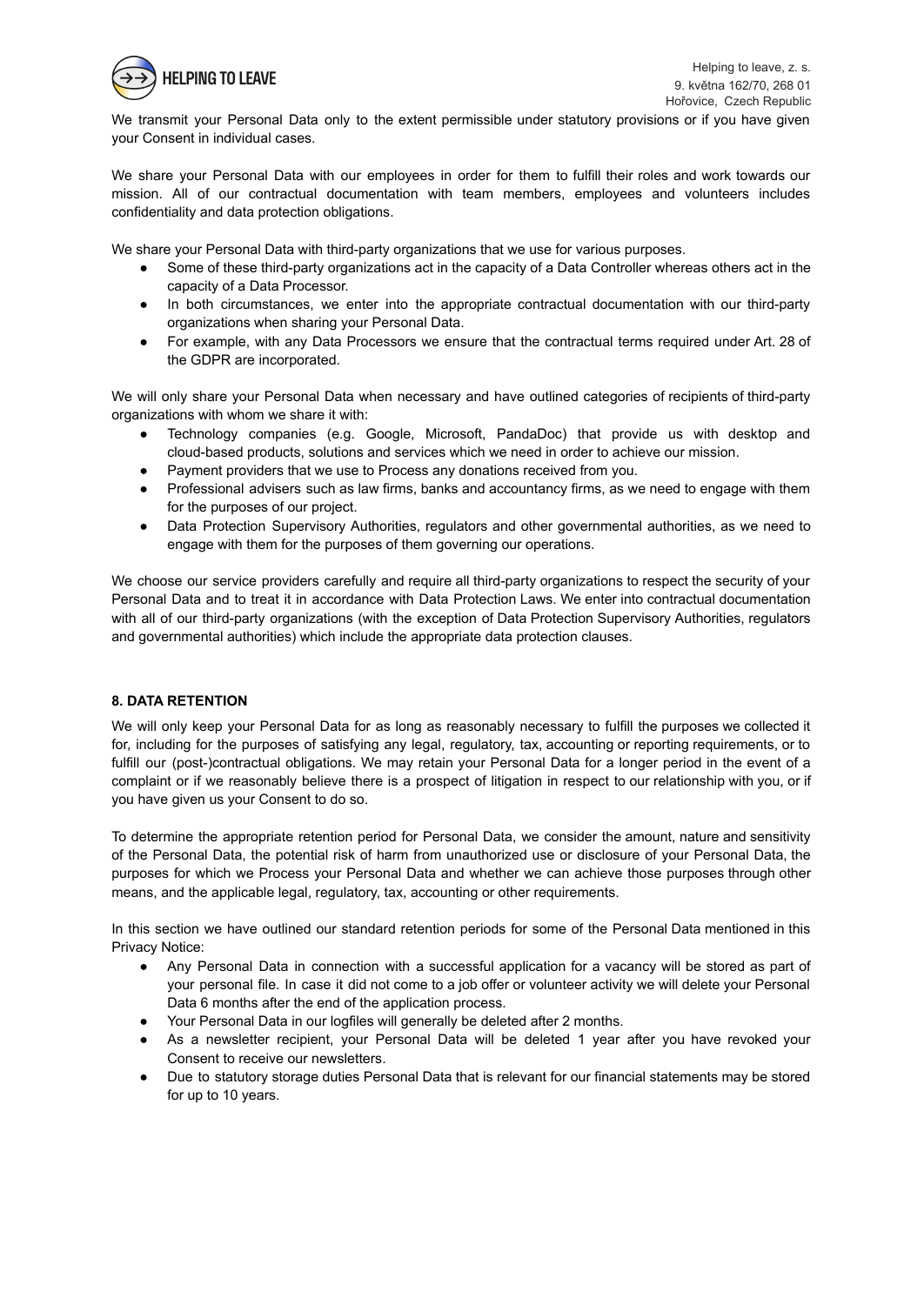

As a note, in some circumstances we will anonymise your Personal Data (so that it can no longer be associated with you) for research or statistical purposes, in which case we may use this information without further notice to you.

## **9. THE RIGHTS OF A DATA SUBJECT**

Under certain circumstances, you have specific rights in respect of the Personal Data that we Process about You. The fulfilment of the legal requirements to exercise these rights must be assessed on a case-by-case basis. Your rights include:

- the right of access to the Personal Data we hold about you, in accordance with Art. 15 of the GDPR.
- the right to rectify (correct) your Personal Data where it is inaccurate or incomplete, in accordance with Art. 16 of the GDPR.
- the right to delete your Personal Data, in accordance with Art. 17 of the GDPR, but only in specific circumstances, for example where the Personal Data is no longer necessary in relation to the purpose for which it was originally collected or Processed. It may not therefore always be possible for us to delete all of the information we hold about you if you request this, for example, if we have an ongoing contractual relationship with you.
- the right to restrict Processing in specific circumstances, in accordance with Art. 18 of the GDPR, for example, while we are reviewing the accuracy or completeness of data or deciding on whether any request for erasure is valid.
- the right to data portability which means the right to receive, move, copy or transfer your Personal Data to another Data Controller, in accordance with Art. 20 of the GDPR. You have the right to this when we are Processing your Personal Data based on Consent or on a contract and the Processing is carried out by automated means.
- the right to object to Processing in cases where Processing is based upon our Legitimate Interests or where Processing is for direct marketing purposes, in accordance with Art. 21 of the GDPR.
- the right to withdraw consent to our Processing of your Personal Data, in accordance with Art. 7(3) of the GDPR, at any time with effect for the future.
- the right to lodge a complaint with the appropriate Data Protection Supervisory Authority, in accordance with Art. 13(2)(d) of the GDPR.

If you wish to exercise any of the rights set out above, please contact us by e-mail: [legal@helpingtoleave.org.](mailto:legal@helpingtoleave.org). You will not have to pay a fee to access your Personal Data or to exercise any of the other rights.

We may need to request specific information from you to help us confirm your identity. This is a security measure in your own interest to ensure that Personal Data is not disclosed to any person who has no right to receive it. We may also contact you to ask for further information in relation to your request to speed up our response.

We try to respond to all legitimate requests within one month. It could take us longer than one month if your request is particularly complex or you have made a number of requests. In this case, we will notify you and keep you updated.

## **10. DATA SECURITY**

We have put in place appropriate technical and organizational security measures to prevent your Personal Data from being accidentally lost, falsified, used or accessed in an unauthorized way, altered or disclosed. In addition, we limit access to your Personal Data to the team members, employees and volunteers. We have put in place guidelines, procedures and plans to deal with any suspected or actual personal data breaches. Please be aware that despite the application of due care and attention to the respective current technical standards loss of or damage to your Personal Data cannot be ruled out (especially the use of cloud-based services, email communication, mobile communication and video conferences harbor certain risks).

## **11. THIRD-PARTY LINKS AND SOCIAL MEDIA PLUGINS**

Our websites may include links to third-party websites, plug-ins and applications. Clicking on those links or enabling those connections may allow third parties to collect or share data about you.